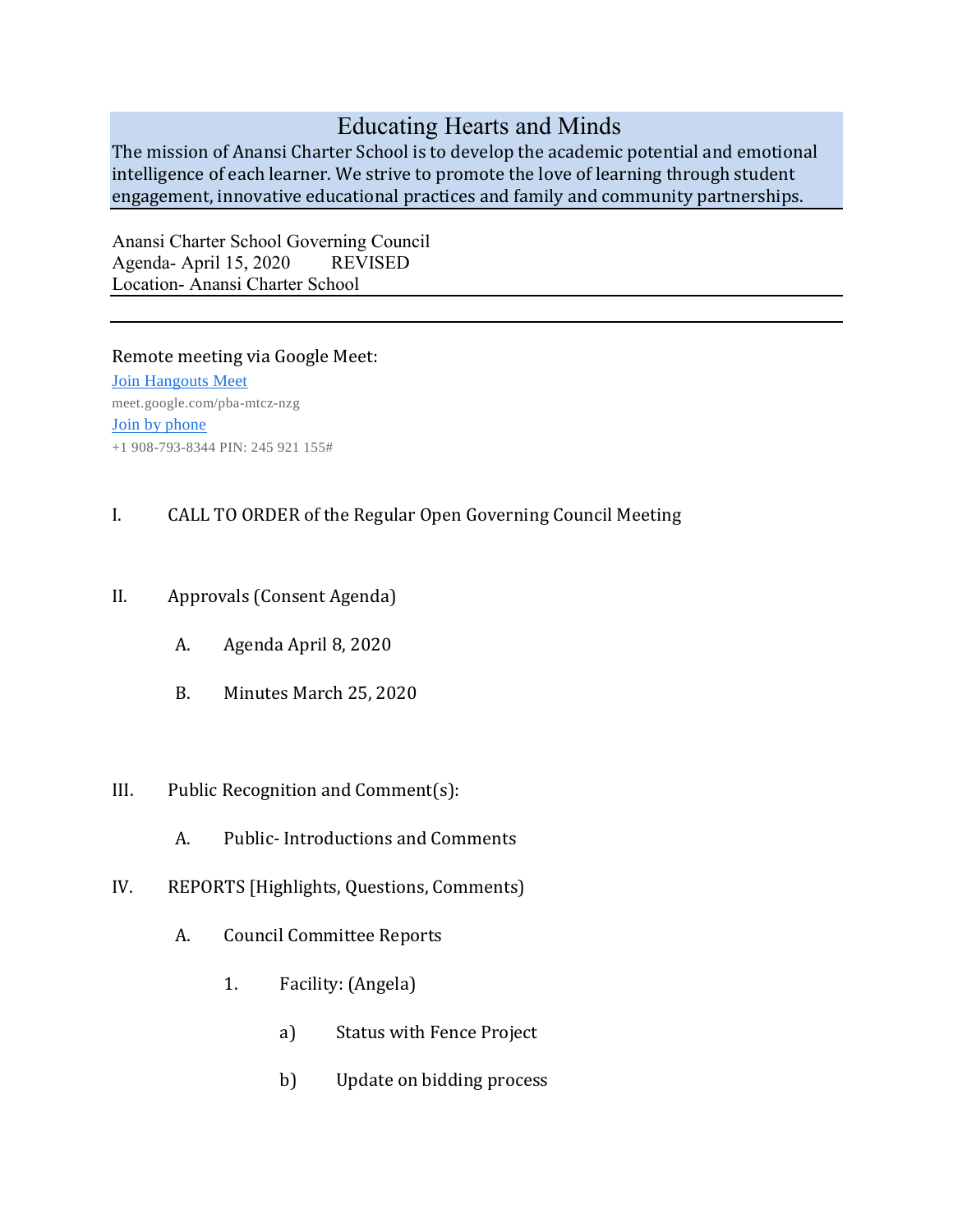- 2. Program: Michele Hunt: Continuous Learning Plan
- 3. Council Development: (Jake)
- 4. School Advocacy: (Andy)
- 5. Parent Advisory (FAC): Sagen Asplund
- B. Financial Report: Mike Vigil, Jr, The Vigil Group
	- 1. Budget Review
	- 2. BARs: Budget Adjustment Requests (action)
	- 3. Audit Committee:
	- 4. Finance/Budget Committee:
- C. Director's Report
- V. New Business
	- 1. PED Grants
		- a) Bilingual Grant
		- b) Extended Time Learning Program
		- c) Lease Assistance Grant
		- d) Community Schools Grant
	- 2. Calendar (for approval)
	- 3. Contract Community Tech Solutions
	- 4. Covid 19 School-related issues
- VI. Old Business